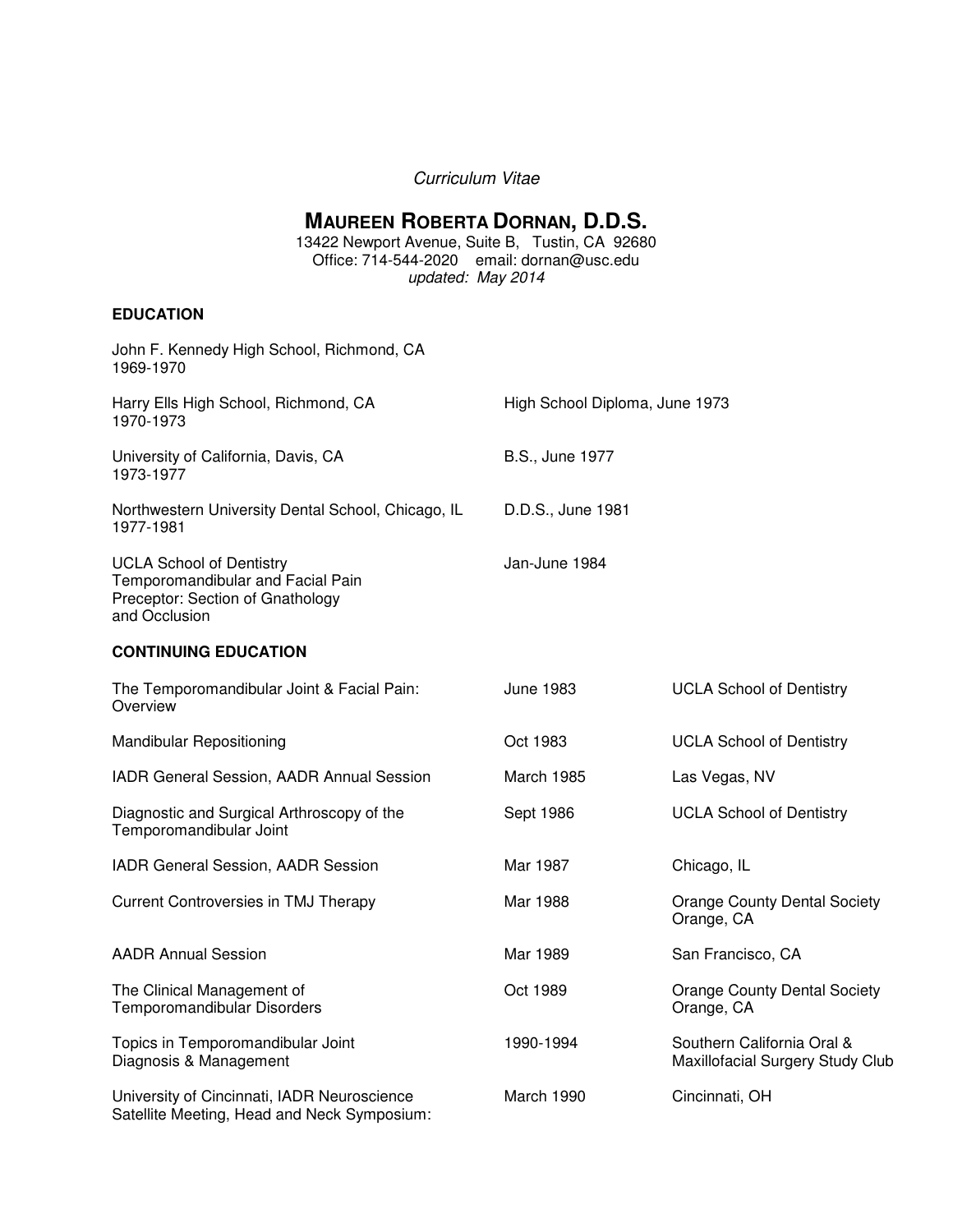M. ROBERTA DORNAN, D.D.S. Curriculum Vitae May 2014 Page 2 of 7

| Reviewing Temporomandibular Joint Guidelines<br>IADR General Session, AADR Annual Session       | March 1990    | Cincinnati, OH                                 |
|-------------------------------------------------------------------------------------------------|---------------|------------------------------------------------|
| American Association for the Study of Headache<br><b>Annual Scientific Meeting</b>              | June 1990     | Los Angeles, CA                                |
| IADR General Session, AADR Annual Session                                                       | April 1991    | Acapulco, Mexico                               |
| Physical Therapy and Dentistry: New Partners<br><b>Treating Old Problems</b>                    | Oct 1991      | <b>Rehab Alliance</b><br>Orange, CA            |
| American Pain Society Scientific Session                                                        | Nov 1992      | San Diego, CA                                  |
| 19 <sup>th</sup> Annual Meeting on Orofacial Pain and<br>Temporomandibular Disorders            | Feb 1994      | Chicago, IL                                    |
| 22 <sup>nd</sup> Annual Scientific Meeting on Orofacial Pain<br>and Temporomandibular Disorders | Feb 1997      | Chicago, IL                                    |
| The Orofacial Pain Series                                                                       | Sept-Jun 1997 | <b>UCLA School of Dentistry</b>                |
| 23 <sup>rd</sup> Annual Scientific Meeting<br>American Academy of Orofacial Pain                | May 1998      | Washington, D.C.                               |
| 26 <sup>th</sup> Annual Scientific Meeting<br>American Academy of Orofacial Pain                | Mar 2001      | Washington, D.C.                               |
| Oral Cancer Update                                                                              | Mar 2002      | Orange County Women's<br><b>Dental Society</b> |
| Medications for the Management of Orofacial Pain                                                | Mar 2002      | <b>UCLA School of Dentistry</b>                |
| Medications for the Management of Orofacial Pain                                                | Feb 2003      | <b>UCLA School of Dentistry</b>                |
| 6 <sup>th</sup> International Conference on Mechanisms and<br>Treatment of Neuropathic Pain     | Sept 2003     | University of Rochester<br>San Francisco, CA   |
| <b>Chronic Orofacial Pain Disorders</b>                                                         | Jan 2004      | <b>USC School of Dentistry</b>                 |
| Managing Persistent Pain After Dental Procedures                                                | Feb 2004      | <b>UCLA School of Dentistry</b>                |
| 29 <sup>th</sup> Annual Scientific Meeting<br>American Academy of Orofacial Pain                | Mar 2004      | San Francisco, CA                              |
| <b>Orofacial Pain Treatment</b>                                                                 | Oct 2004      | <b>USC School of Dentistry</b>                 |
| Integrating Sleep Management into your Practice                                                 | Oct-Nov 2004  | S.C.O.R.E.<br>Orange, CA                       |
| Oral Medicine Symposium: The Future is Now!                                                     | Nov 2004      | <b>USC School of Dentistry</b>                 |
| Conference on Oral Manifestations of HIV                                                        | Oct 2005      | <b>UCLA School of Dentistry</b>                |
| Orofacial Pain Treatment: Focus on Medications                                                  | Oct 2005      | <b>USC School of Dentistry</b>                 |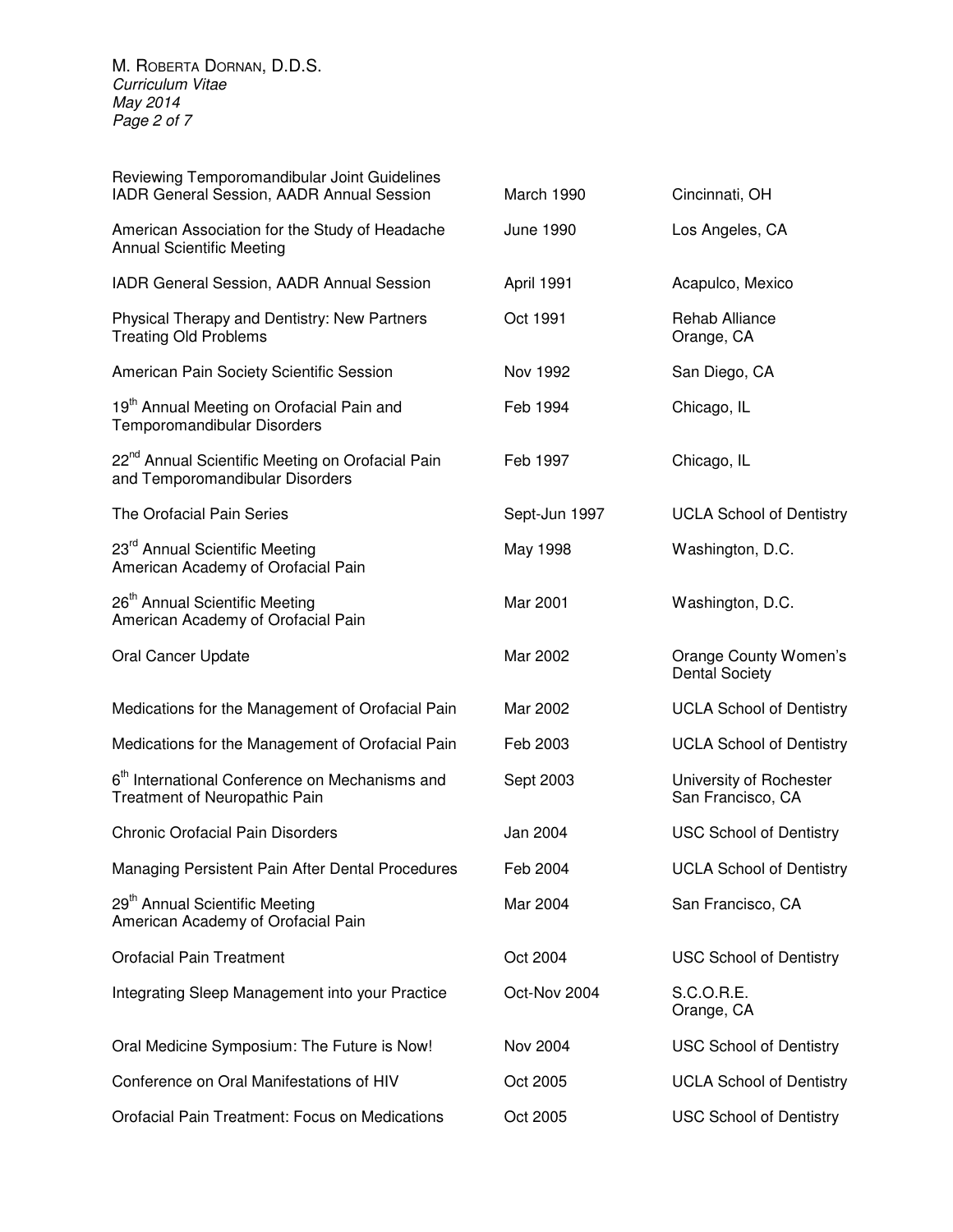M. ROBERTA DORNAN, D.D.S. Curriculum Vitae May 2014 Page 3 of 7

| Pain and the Use of Psychotrophic Medications                                                      | Jan 2006  | Orofacial Pain Associates' Study<br>Club, John Reeves, Ph.D.              |
|----------------------------------------------------------------------------------------------------|-----------|---------------------------------------------------------------------------|
| Chronic Facial Pain, Oro/Dental Pain and<br>Headaches                                              | Feb 2005  | <b>USC School of Dentistry</b>                                            |
| Chronic Orofacial, Orodental and Headache Pain<br>For the Dentist                                  | Feb 2006  | <b>USC School of Dentistry</b>                                            |
| Physical Medicine and Rehabilitation<br>Obstructive Sleep Apnea, Snoring and Dental<br>Advancement | Apr 2006  | <b>USC School of Dentistry</b>                                            |
| 30 <sup>th</sup> Annual Scientific Meeting<br>American Academy of Orofacial Pain                   | Apr 2006  | Las Vegas, NV                                                             |
| Pain Medications Update for Dentists<br>Treating Chronic Pain and TMD                              | Oct 2006  | <b>USC School of Dentistry</b>                                            |
| Orofacial Pain Associates Study Club<br>Narcotics and Pain Management                              | Jan 2007  | <b>UCLA School of Dentistry</b>                                           |
| Chronic Orofacial, Orodental and Headache Pain<br>For the Dentist                                  | Feb 2007  | <b>USC School of Dentistry</b>                                            |
| Dental Sleep Medicine, Sleep Apnea and<br><b>Oral Appliance Therapy</b>                            | Mar 2007  | <b>UCLA School of Dentistry</b>                                           |
| The Dentist-Patient Relationship: A Clinical<br><b>Psychological Perspective</b>                   | May 2007  | California Dental Association<br>Spring Scientific Session<br>Anaheim, CA |
| 32 <sup>nd</sup> Annual Scientific Meeting<br>American Academy of Orofacial Pain                   | Apr 2008  | Los Angeles, CA                                                           |
| HIV Infection: An Update on Management and<br><b>Emerging Issues</b>                               | Oct 2008  | <b>UCLA School of Dentistry</b>                                           |
| USC International Oral Medicine Symposium:<br>Where Dentistry Meets Medicine                       | Nov 2008  | <b>USC School of Dentistry</b>                                            |
| 33 <sup>rd</sup> Annual Scientific Meeting<br>American Academy of Orofacial Pain                   | Mar 2009  | Austin, TX                                                                |
| Obstructive Sleep Apnea, Snoring and<br>Dental Advancement                                         | Apr 2009  | <b>USC School of Dentistry</b>                                            |
| Orofacial Pain and Oral Medicine Treatment<br>with a Focus on Medications                          | Oct 2009  | <b>USC School of Dentistry</b>                                            |
| Temporomandibular Disorders, Arthrocentesis and<br>Botox/Trigger Point Injections                  | June 2010 | <b>Ostrow School of Dentistry</b><br>of USC                               |
| 52 <sup>nd</sup> Annual Scientific Meeting<br>American Headache Society                            | June 2010 | Los Angeles, CA                                                           |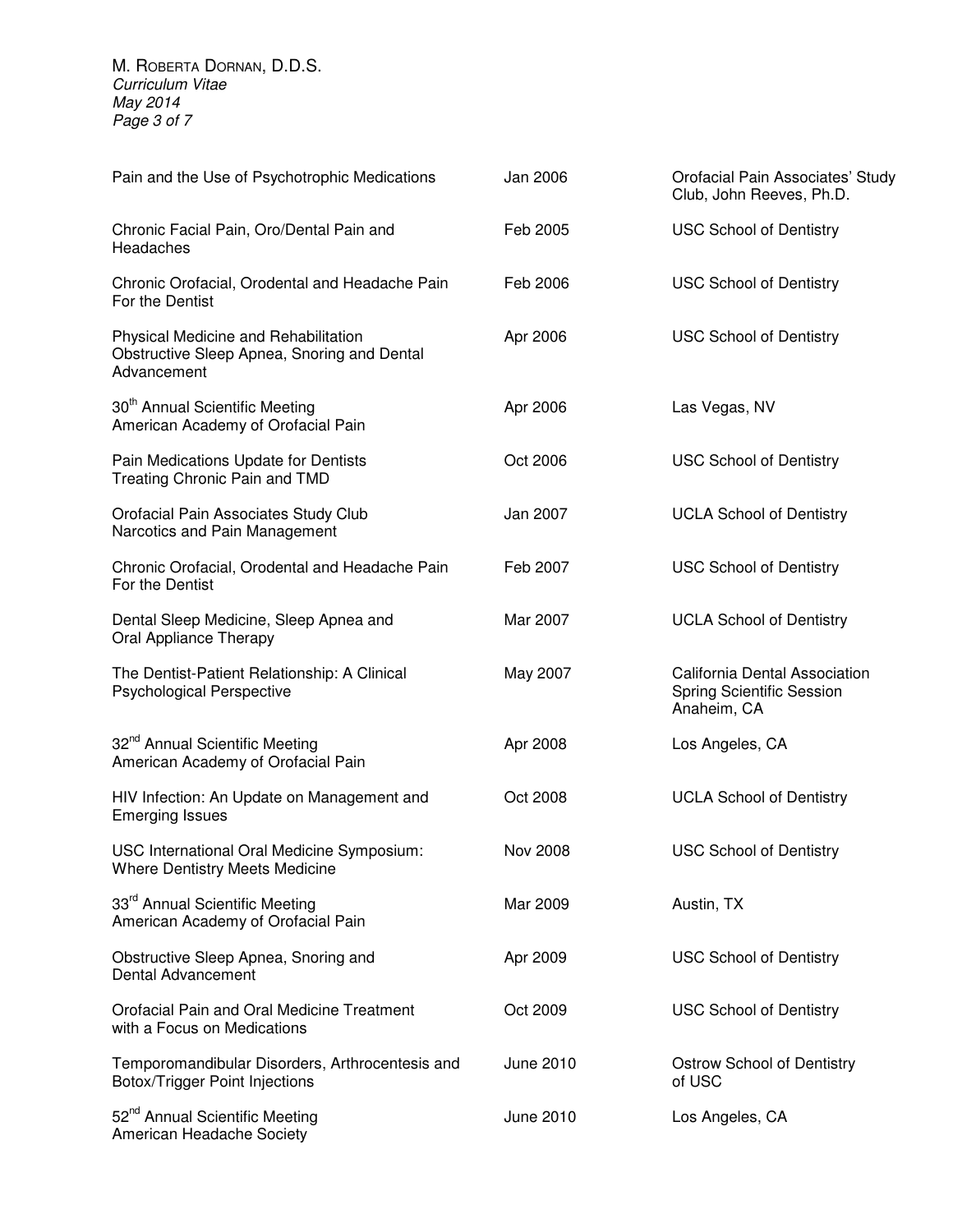M. ROBERTA DORNAN, D.D.S. Curriculum Vitae May 2014 Page 4 of 7

| 35th Annual Scientific Meeting<br>American Academy of Orofacial Pain         | April 2011 | Las Vegas, NV                                |
|------------------------------------------------------------------------------|------------|----------------------------------------------|
| Relief of Burning Tongue/Burning Mouth Syndrome:<br>A Neurohormonal Solution | May 2012   | California Dental Association<br>Anaheim, CA |
| Common Oral Lesions:<br>Hard and Soft Tissue Diseases                        | May 2012   | Ostrow School of Dentistry<br>of USC         |
| 36th Annual Scientific Meeting<br>American Academy of Orofacial Pain         | May 2012   | Pasadena, CA                                 |
| Comprehensive Migraine Education Program                                     | Dec 2012   | American Headache Society<br>Los Angeles, CA |
| Obstructive Sleep Apnea, Snoring and<br>Dental Advancement                   | Mar 2013   | <b>Ostrow School of Dentistry</b><br>of USC  |
| AAOP 38th Annual Scientific Meeting<br><b>ICOT 2014</b>                      | May 2014   | Las Vegas, NV                                |
| 56th Annual Scientific Meeting<br>American Headache Society                  | June 2014  | Los Angeles, CA                              |

#### **ACADEMIC APPOINTMENTS**

| Lecturer                        | UCLA School of Dentistry; Section of<br>Orofacial Pain and Occlusion   | 1984-2007    |
|---------------------------------|------------------------------------------------------------------------|--------------|
| Clinical Associate<br>Professor | Ostrow School of Dentistry of USC:<br>Orofacial Pain and Oral Medicine | 2006-present |

#### **STATE BOARDS**

- 1979 National Boards-Part I 1981 **National Boards-Part II** 
	- North East Regional Board California State Board

#### **SPECIALTY BOARD MEMBERSHIP**

May 1998 Diplomate, American Board of Orofacial Pain

## **PROFESSIONAL ASSOCIATIONS AND SOCIETIES**

- 1985-2008 Orofacial Pain Associates' Study Club UCLA Dental School
- 1986-present American Dental Association California Dental Association Orange County Dental Association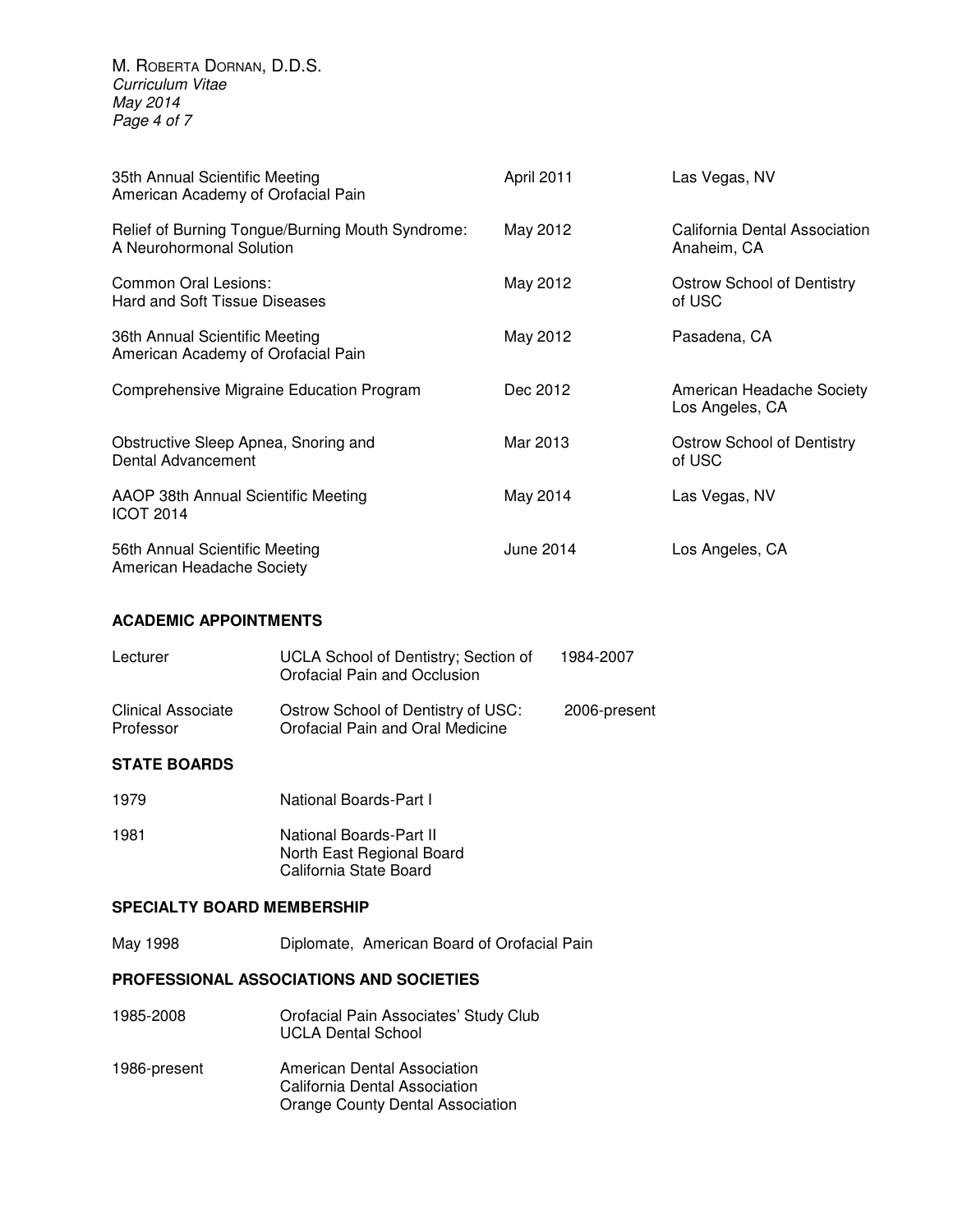M. ROBERTA DORNAN, D.D.S. Curriculum Vitae May 2014 Page 5 of 7

| 1986-present | International Association for Dental Research<br>American Association for Dental Research |
|--------------|-------------------------------------------------------------------------------------------|
| 1990-present | American Association for the Study of Headache                                            |
| 1993-present | American Academy of Orofacial Pain                                                        |

## **TEACHING EXPERIENCE**

| 1984-1988            | DS403a: Jaw Pain & Dysfunction, Section of Gnathology and Occlusion, UCLA<br>School of Dentistry; Glenn T. Clark, D.D.S., M.S., Course Director.                                                                                           |
|----------------------|--------------------------------------------------------------------------------------------------------------------------------------------------------------------------------------------------------------------------------------------|
| 1985-1988            | DS403s: Clinical Management of Occlusion, Section of Gnathology and<br>Occlusion, UCLA School of Dentistry; William K Solberg, D.D.S., M.S.D.,<br><b>Course Director</b>                                                                   |
| 1989-1993            | Clinical Instructor, Temporomandibular & Orofacial Pain Clinic, Pain<br>Management Center, UCLA School of Dentistry; William K. Solberg, D.D.S.,<br>M.S.D., Glenn T. Clark, D.D.S., M.S., Andrew Pullinger, D.D.S., M.Sc.,<br>Co-Directors |
| 1991-1992            | CJ2452s: Designing Clinical Research, Dental Research Institute, UCLA School<br>of Dentistry, Glenn T. Clark, D.D.S., M.S., Course Director                                                                                                |
| 1999-2005            | DS401b: Clinical Evaluation II, Section of Oral Biology and Medicine, UCLA School of<br>Dentistry, Fariba Younai, D.D.S., Course Director.                                                                                                 |
| <b>PRESENTATIONS</b> |                                                                                                                                                                                                                                            |
| Oct 1985             | Guest Lecturer: Treatment of Temporomandibular Joint Dysfunction from the<br>Patient Perspective, Temporomandibular and Facial Pain Preceptor Program,<br>Section of Gnathology and Occlusion, UCLA School of Dentistry                    |
| March 1987           | Oral Presentation: Craniocervical dysfunction levels in a patient sample for a<br>temporomandibular joint clinic, IADR General Session, Chicago, Illinois                                                                                  |
| March 1989           | Poster: Clinical Dental Attrition Score Consistency, AADR Annual Session, San<br>Francisco, California                                                                                                                                     |
| April 1991           | Oral Presentation: Incidence of Trauma Induced Disease in a TMD Clinic<br>Population, IADR General Session, Acapulco, Mexico                                                                                                               |
| May 1991             | Guest Lecturer: Overview of Opportunities in Dentistry, UCI Dental Club,<br>University of California, Irvine, California                                                                                                                   |
| February 1993        | Radio Interview: KSBR, 88.5 FM, "Collage" with Dawn Kamber                                                                                                                                                                                 |
| February 1993        | Radio Interview: KEZY, 95.9 FM, "In Touch with Orange County" with Tammy<br>Trujillo                                                                                                                                                       |
| March 1993           | Radio Interview: KIK, 94.3 FM, "Orange County Close-Up", with Brenda Franklin                                                                                                                                                              |
| May 1999             | Guest Lecturer: Atypical Facial Pain, Anaheim Endodontic Study Group,<br>Anaheim, CA                                                                                                                                                       |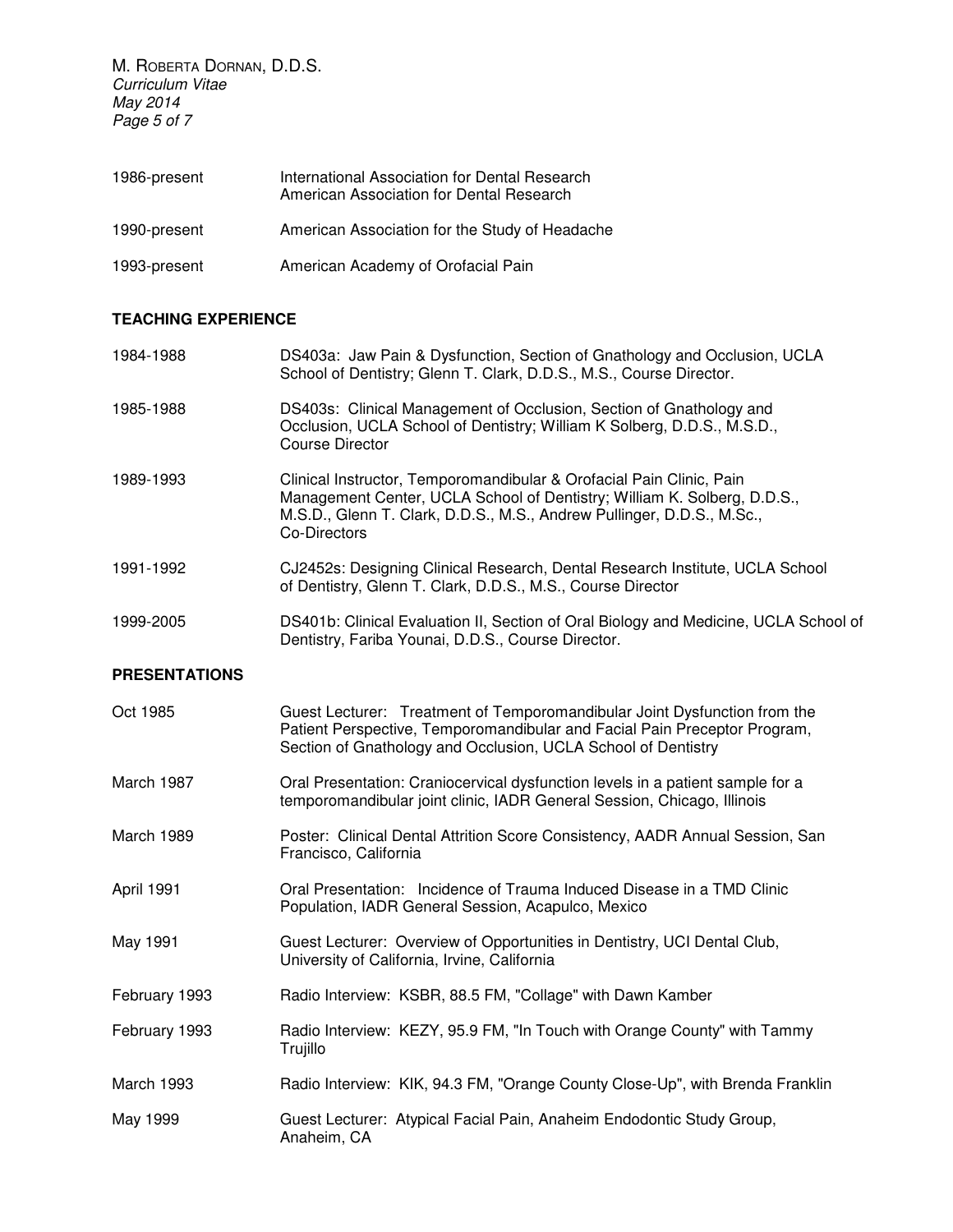M. ROBERTA DORNAN, D.D.S. Curriculum Vitae May 2014 Page 6 of 7

Dec 1998 - present Annual Science Career Options Conference, Irvine Unified School District, University of California, Irvine. November 2004 Career Day Workshop: Sally Ride Science Club Festival, University of California, Irvine September 2005 Temporomandibular Joint Disorders, Family Practice Residents, School of Medicine, University of California, Irvine February 2007 Career Day Workshop: Sally Ride Science Club Festival, University of California, Irvine April 2008 Guest Lecturer: When is a Toothache Not a Toothache, Southern California Endodontic Associates, Anaheim, CA March 2009 – present Science Fair Judge, Annual District Science Fair, Irvine Unified School District, Irvine, CA Nov 2009 Article Review Presentation: Orofacial Muscle Pain: New Advances in Concept and Therapy, J Calif Dent Assoc 34(8): 625-630, Oral Surgery Study Club, Santa Ana, CA June 2010 Article Review Presentation: Evidence-based clinical recommendations for the use of pit-and-fissure sealants, JADA 139 (3): 257-268, Oral Surgery Study Club, Santa Ana, CA October 2010 Article Review Presentation: The importance of clinical features and computed tomographic findings in numb chin syndrome: A report of two cases, JADA 140(5): 550- 554, Oral Surgery Study Club, Santa Ana, CA February 2011 Article Review Presentation: Cracking the Cracked Tooth Code: Detection and Treatment of Various Longitudinal Tooth Fractures, Endodontics: Colleagues for Excellence: Summer 2008, Oral Surgery Study Club, Santa Ana, CA September 2012 Article Review Presentation: Pain Reduction in Untreated Irreversible Pulpitis using an Intraosseous Injection of Depo-Medrol, J of Endo 26 (11): 633-638, Oral Surgery Study Club, Santa Ana, CA February 2013 Guest Lecturer: Myalgia and Myofascial Pain of the Masticatory Musculature, Southern California Endodontic Study Club, Anaheim, CA

#### **RESEARCH AND CREATIVE ACTIVITY**

- 1. Friedman MH, Weisberg J. Temporomandibular joint disorders: diagnosis and treatment; J Craniomand Pract 4(4):296, 1986. (Book Review)
- 2. Clark GT, Green EM, Dornan MR. Predictors of a serious craniocervical dysfunction in a sample of TMD patients. J Dent Res 66 (Spec Issue), abstr #1841, 1987.
- 3. Clark GT, Green EM, Dornan MR, Flack VF. Craniocervical dysfunction levels in a patient sample from a temporomandibular joint clinic. JADA 115(2):251-256, 1987.
- 4. Clark GT, Alam S, Dornan MR, Flack VF. Clinical dental attrition score consistency. J Dent Res 68 (Spec Issue) abstr. #404, 1989.
- 5. Clark GT, Adachi NY, Dornan MR. Physical medicine procedures affect temporomandibular disorders: a review. JADA 121 (1):151-162, 1990.